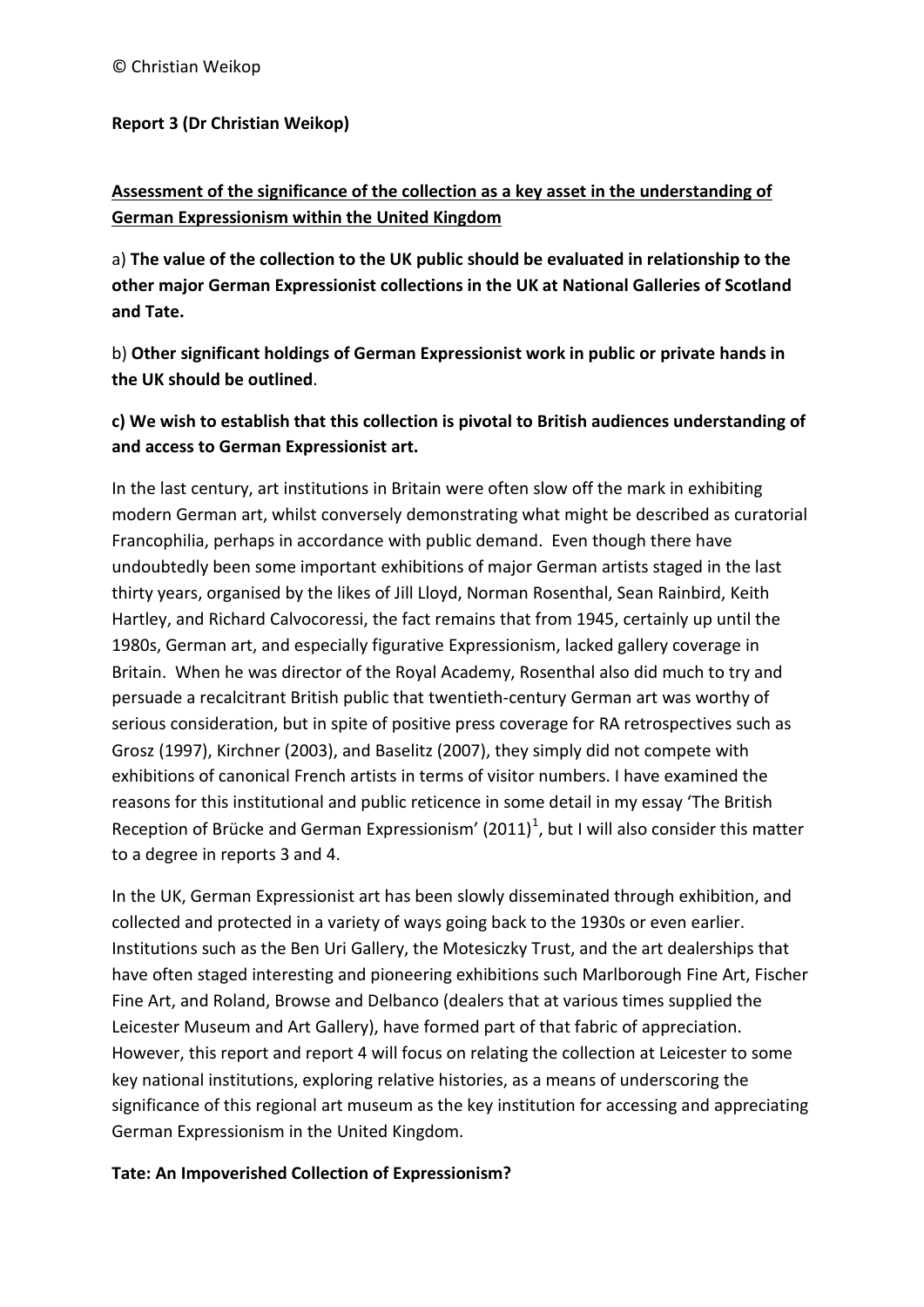#### © Christian Weikop

In the mid-1930s, while the curator A.C. Sewter was already making his mark on Leicester with his progressive acquisition policy (see report 4), the Tate was still culturally very conservative. As Matthew Potter has noted, 'Between 1932 and 1934 Hildebrand Gurlitt's proposal for an exhibition of modern German art was considered but not taken up by the Tate Gallery'.<sup>[2](#page-13-0)</sup> Moreover, in 1938 when Hazel McKinley (Peggy Guggenheim's sister) offered four paintings by Wassily Kandinsky, after much debate, only one was accepted (*Cossacks*, 1910-11).

It is revealing that the Jewish art historian and collector Rosa Schapire was only partially successful in housing her large collection of artworks by the Brücke artist Karl Schmidt-Rottluff in England, in spite of her extensive correspondence with museum officials at the Tate, the Victoria and Albert Museum, and the British Museum between 1938 and 1954. In a letter to her friend Agnes Holhausen, written in September 1950, Schapire gave vent to her frustration in dealing with the keeper of the Tate, John Rothenstein, stating that he was a 'conceited fool, who does not comprehend art much more than a cow comprehends dancing.'[3](#page-13-1) Leicester would benefit from Rothenstein's lack of enthusiasm.

The Tate has never built up a good collection of German Expressionist art. Today Tate Modern only has a small room devoted to a handful of Expressionist works. Even work by an artist such as Max Beckmann, more closely associated with Neue Sachlichkeit than Expressionism, did not enter the Tate collection until 1979 (*Prunier*, 1944). This situation can be traced back to the insular conservative collecting policy of Rothenstein's predecessor J.B. Manson as well as to Rothenstein, who did much to promote modern British art, but far less for the European avant-garde. German Expressionism was not to Manson's taste, but then neither was the School of Paris. Of the meagre number of Expressionist works owned by the Tate, four are by Schmidt-Rottluff, one of which was presented by Schapire in 1950 (*Woman with a Bag*, 1915), and the others due to the efforts of her executors Gustav Delbanco and Nicholas Pevsner in 1954. The other works include the important oil-oncanvas portrait of *Dr Rosa Schapire* (1919), a Brücke period bathers painting *Two Women* of 1912, which was included in the Brücke exhibition at the Galerie Fritz Gurlitt in Berlin that same year, and a very impressive wood sculpture from 1917, *Male Head*, a masterpiece of arboreal Expressionism.[4](#page-13-2)

A few years after Schapire's death the Tate did stage a survey exhibition called 'Hundred Years of German Painting' (1956), with the centrepiece of the show being the sections devoted to the Brücke and the Blaue Reiter.<sup>[5](#page-13-3)</sup> It was the largest exhibition of modern German art in Britain since Herbert Read's 1938 New Burlington show; it was organised by Prof Dr Alfred Hentzen (Director of the Hamburg Kunsthalle), and revealingly it was sponsored by the West German government rather than through British arts funding. Hans Hess, a figure closely connected to the histories of Leicester and York art museums, reviewed the exhibition for the *Burlington Magazine*, but he noted that there were a number of regrettable omissions, not least with regards to Max Pechstein, whose work went unrepresented. Alluding to the degenerate art episode that had such a terrible impact on his family's collection, Hess acknowledged that the blame for many omissions was not wholly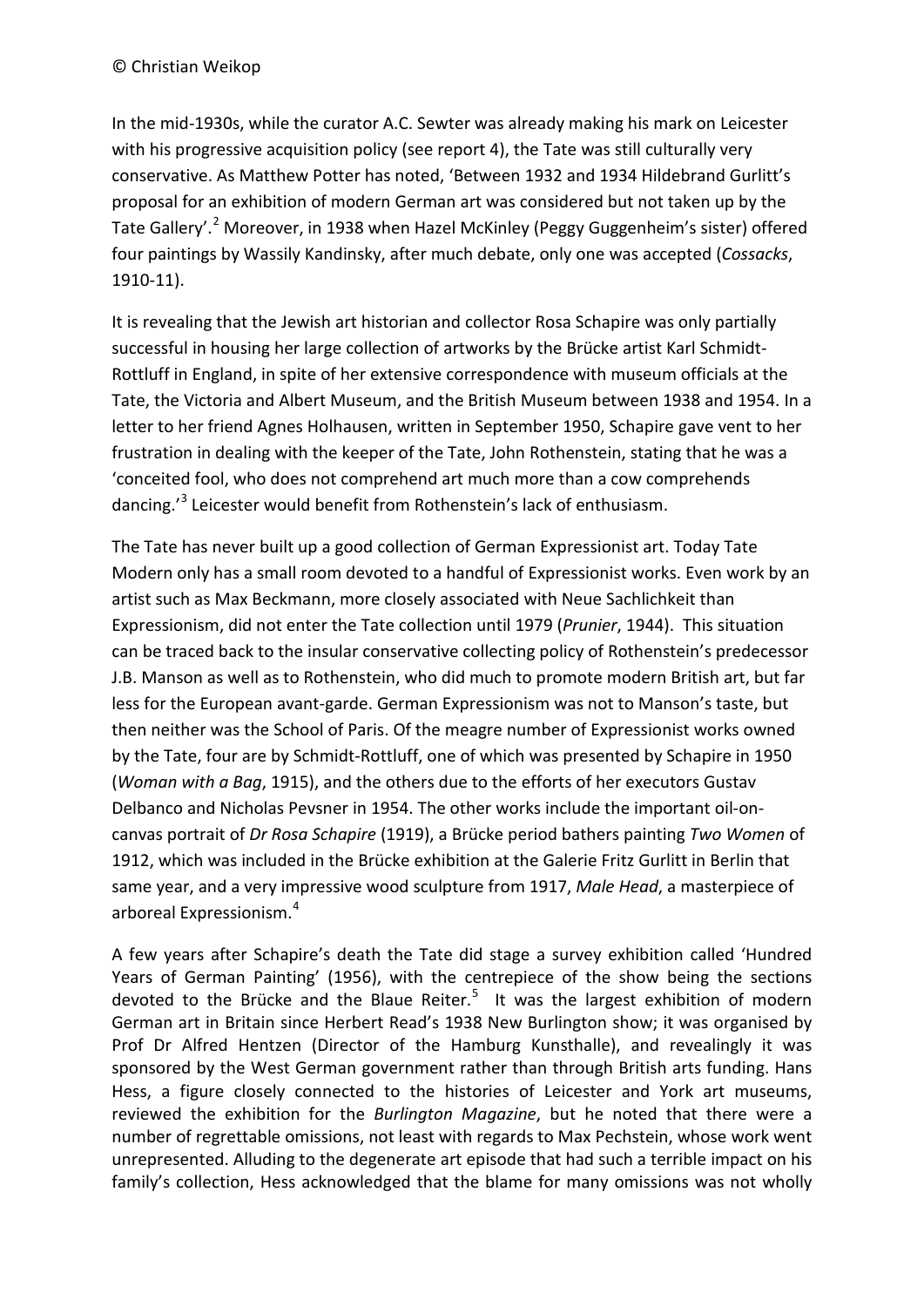the fault of the organisers stating: 'It is unfortunately true that the key pictures of the generation – those that had found their rightful place in public collections – have been destroyed.'[6](#page-14-0) Lamenting the absence of the Brücke's best works he also asserted: 'one is left with the shallow expressionism of their less successful moments'.<sup>[7](#page-14-1)</sup> In this statement he was also indicating the fate of his father's collection, although part of that collection would form the nucleus of what was to become an internationally renowned collection of modern German art at Leicester.

It is ironic that in the Foreword to the catalogue for 'Hundred Years of German Painting' Rothenstein wrote: 'Our opportunities in England of seeing modern German art have been regrettably limited … German art of the last hundred years is not nearly as widely known in England as it deserves to be.<sup>'[8](#page-14-2)</sup> Clearly, this was a situation not helped by his initial reluctance to accept work from Schapire's collection. To be fair, several important exhibitions of German and Austrian art took place under his stewardship from 1956 onward, and one might surmise that his change of heart on modern German art might in part have been brought about by a certain sense of contrition concerning the way he had handled Schapire's offer, especially given the fact that she died in the Tate Gallery, as well as other factors.

In 1960, the Tate staged a Blaue Reiter exhibition, and in 1964 a major show on the Brücke, organised by the Arts Council of Great Britain, which included not only paintings and drawings, but also sculpture, prints, jewellery, and documents. The exhibition was presented under the patronage of two of the surviving members of the group, Professor Erich Heckel and Professor Karl Schmidt-Rottluff, who lent generously from their own studios. Will Grohmann, Martin Urban and Frank Whitford were chiefly responsible for the catalogue.[9](#page-14-3) A *Guardian* review of the exhibition was memorably captioned 'Teutons at the Tate', in which Eric Newton argued that the exhibition of the Brücke was 'easier to assimilate than it would have been five years ago'.<sup>[10](#page-14-4)</sup> By this he meant the increased attention that had been given to German Expressionism in Britain since 1959 onwards, particularly at the Malborough Fine Art gallery.<sup>[11](#page-14-5)</sup> He also argued that our eyes had now become accustomed to shrill colour and frenzied brushstrokes partially as a result of our familiarity with Brücke's descendents in CoBrA, which he referred to as the 'School of Appel'.[12](#page-14-6) By contrast, another review in the *Observer* by Nigel Gosling, 'Looking back at the German Essence', suggested that this art was still 'strange and disturbingly unfamiliar'.<sup>[13](#page-14-7)</sup> Unlike Leicester, where successive curators steadily built up the collection of modern German art from 1944 onwards, acquiring work at relatively affordable prices, the Tate did not acquire Expressionist works in the wake of exhibitions during this post-war period. For many decades, the nucleus of four works from Schapire's collection remained just that, a very small core.

In the 1960s, there were other exhibitions on the Brücke members Emil Nolde and Ernst Ludwig Kirchner, as well as many other German modernists, at the Malborough Fine Art gallery; and in 1969-70 there was a further Arts Council exhibition entitled 'German Expressionism: Watercolours, Prints and Drawings by the Painters of the Brücke', which travelled from the Bethnal Green Museum to Southampton City Art Gallery and Bradford City Art Gallery and Museum, and which like the earlier and much larger Brücke retrospective at the Tate in 1964, had considerable input from the Arts Council director,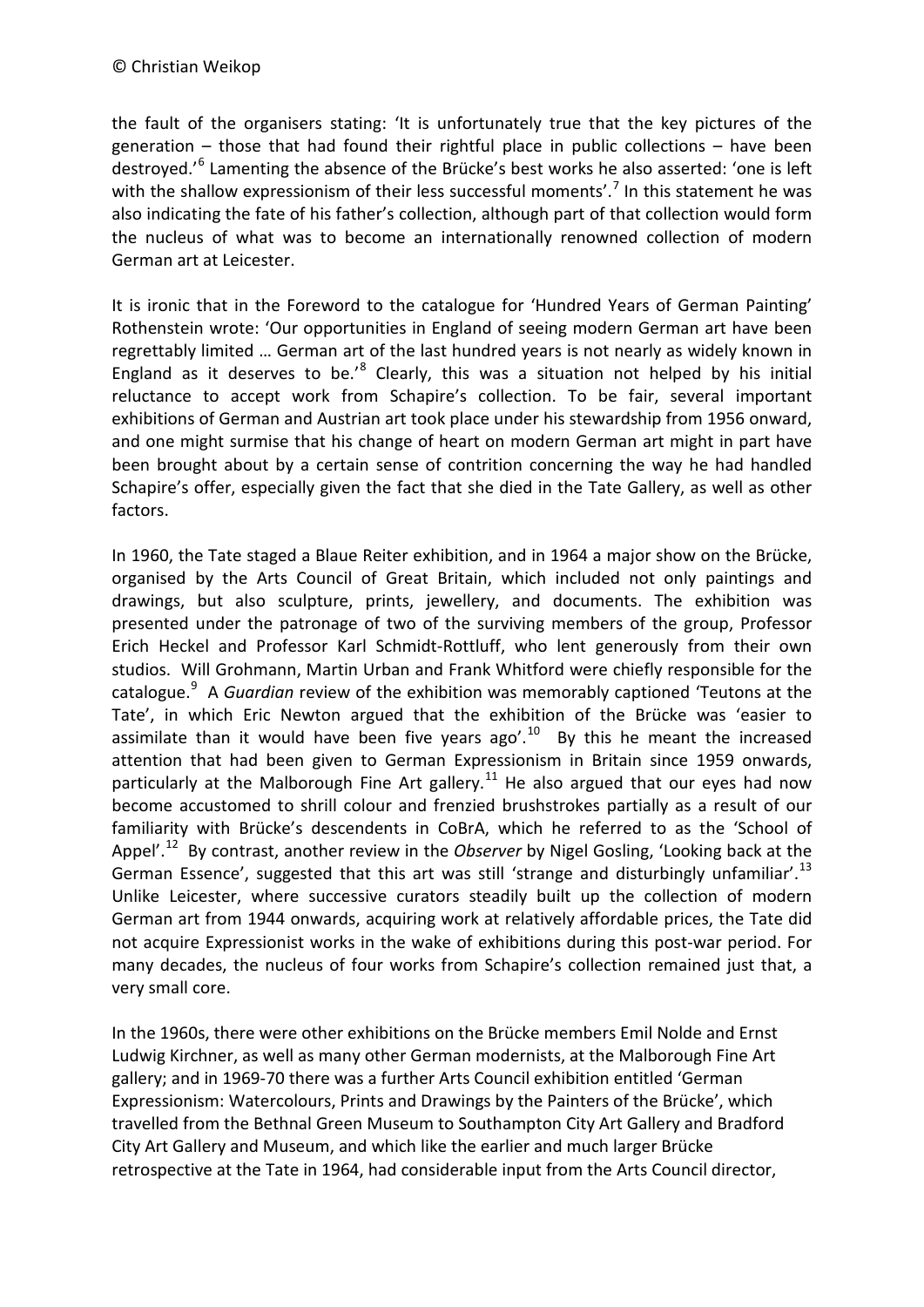Gabriel White.<sup>[14](#page-14-8)</sup> It is somewhat surprising that neither the major Tate Brücke exhibition nor the later Arts Council touring show of works on paper involved any input from the Leicester Museum. Instead, the latter drew on the collection of Lothar-Günther Buchheim, a rare event given Buchheim's reluctance to lend works during this period.

In the last forty years, the collection of modern German art work at Tate has expanded slightly to include works by artists such as Beckmann, and there have certainly been more exhibitions on Expressionist artists such as Kandinsky and Klee, due in no small measure to the appointment of the curator Sean Rainbird in 1987 (currently Director of the National Gallery of Ireland), and later appointments such as Emma Chambers at Tate Britain, who along with her team were responsible for the 'Schwitters in Britain' exhibition of 2013.

### **The British Museum and V&A Print Collections**

In the post-war period, the situation at the British Museum in terms of acquiring modern German art was no better than at Tate. Dennis Farr noted that during the late 1940s, A.E. Popham, the Keeper of Prints and Drawings at the BM and an associate of the Bloomsbury group, could not bring himself to put Schapire's gift of many fine examples of the graphic work of German Expressionists (an extensive collection of 600 works) before his Trustees, as he was 'not himself persuaded of their aesthetic and historical significance'. Farr continues: 'He (Popham), at least, is remembered as saying he feared future generations might curse him for his decision'.<sup>[15](#page-14-9)</sup> Frances Carey and Anthony Griffiths also refer to this critical incident in the preface to the catalogue of their important 1984 exhibition of German Expressionist prints, held at the British Museum. In addition, they note that Popham's predecessor, Campbell Dodgson, while being the Prints and Drawings Department's greatest benefactor, bequeathing over 5000 late nineteenth-and early twentieth-century prints, 'clearly and explicitly disliked Expressionism, and acquired nothing by any member of the Brücke'.<sup>[16](#page-14-10)</sup> As in the case of Rothenstein at Tate, Leicester would be a net beneficiary of their lack of judgement. After her death in 1955, the largest part of Schapire's collection was bequeathed to German museums in Mannheim, Berlin, Altona, Hamburg, Cologne, and elsewhere, although the Leicester Museum and the Victoria and Albert Museum received part of her collection of Schmidt-Rottluff's graphic work. Leicester's selection consisted of eleven illustrated postcards from Schmidt-Rottluff to Rosa Schapire, twelve prints comprising one etching, six woodcuts and five lithographs, and one watercolour.

The 1984 exhibition 'The Print in Germany 1880-1933: The Age of Expressionism', curated by Frances Carey and Anthony Griffiths, was one of the most significant and influential exhibitions on the subject staged in the United Kingdom. It was well covered and positively received in the press with Annely Juda writing in *The Times* that the exhibition was 'intellectually very stimulating: it makes us think, it implants new ideas and helps us arrive at new definitions ... it is a powerful emotional experience'.<sup>[17](#page-14-11)</sup> It was an exhibition of 234 prints (plus four loans), with 170 recent acquisitions, partially repairing an earlier gap in the collection caused by Popham's refusal. Only five of the works included in the exhibition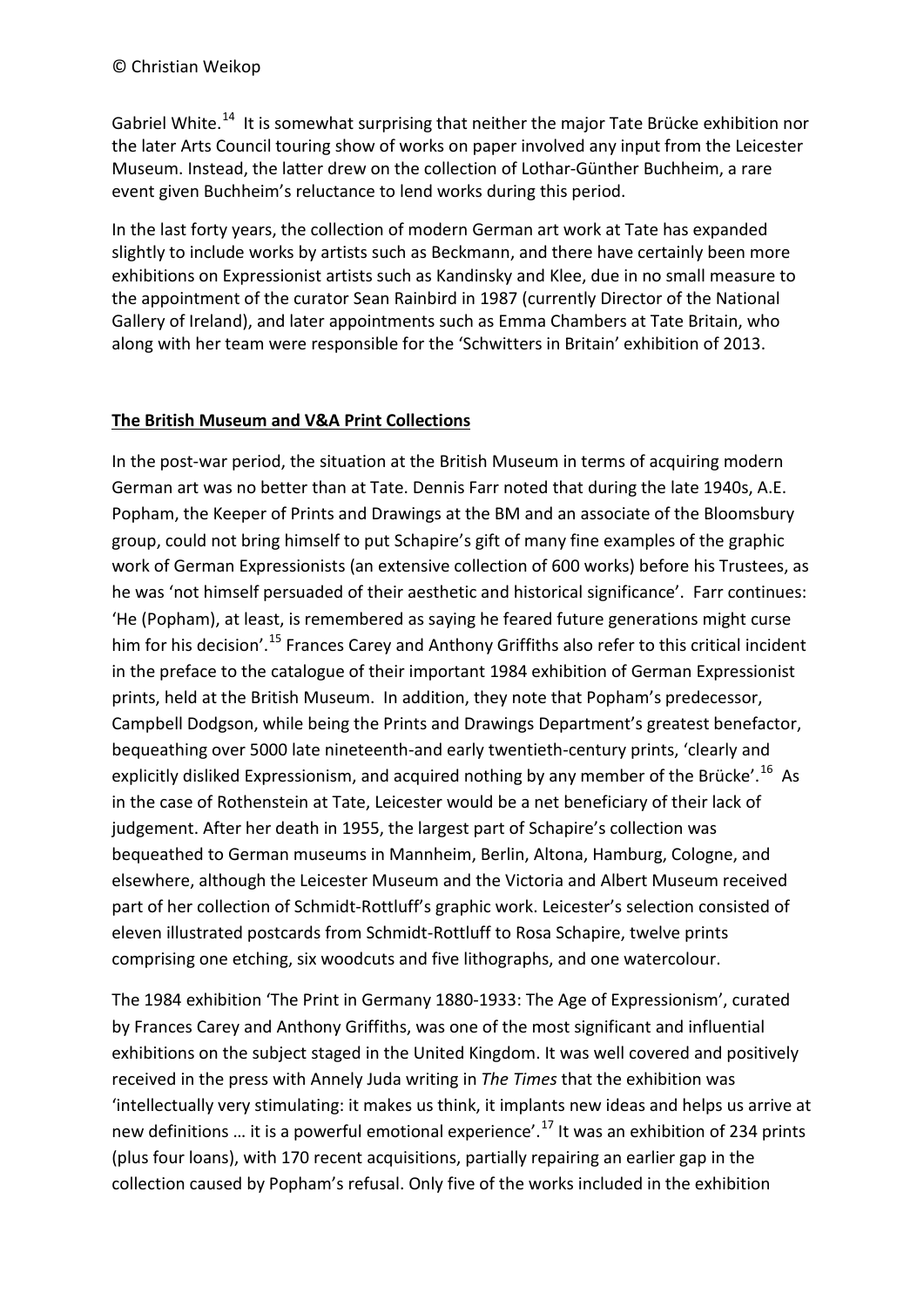were acquired in the thirty years between Campbell Dodgson's death in 1948 and the end of 1978. In the preface to the catalogue, Carey and Griffiths emphasized that in the UK 'the best collection is that most enterprisingly assembled by the Leicestershire Museums and Art Gallery since the early 1940s, of which a fully illustrated catalogue was published in 1978.<sup>'[18](#page-14-12)</sup> This was an important acknowledgement from one of the most important Prints and Drawings departments in the world, one that had decided to seriously bolster its holdings in this area. Since 1984, the collection of Expressionist prints and drawings has continued to grow at the British Museum, and representation of twentieth-century German art has recently been augmented by a large donation of major works by Baselitz, Lüpertz, Palermo, Penck, Polke and Richter from the collection of Count Duerckheim, a number of which can be seen in the exhibition 'Germany Divided: Baselitz and his Generation' (2014). This gift transforms the Museum's holdings of German post-war graphic art.

The following remarks on the V&A have been written by Dr Dorothy Rowe as she worked at the Victoria and Albert Museum between 1995 and 1998 and worked closely on the print collection at this time:

The Victoria and Albert Museum, London, has an extensive collection of Prints and Drawings. It consists of about 500,000 objects, including fine art prints from the Renaissance to the present day. Amongst this vast collection, there are some prints by the main artists associated with German Expressionism, although not a comprehensive collection and certainly not an especially renowned one. The lack of renown for the German Expressionist holdings at the V&A is largely due to the predominant focus on objects of craft and design at the Museum (graphic arts, posters etc) rather than fine art. As a result, although it is a national collection, it tends to be overlooked as less prominent than other national holdings such as the British Museum, Tate and Leicester. German Expressionist artists represented by the V&A print collection include: Max Beckman, Ernst Barlach, Ernst Ludwig Kirchner, Eric Heckel, Oskar Kokoschka, Egon Schiele, Karl Schmidt-Rotluff, Kurt Schwitters, Emil Nolde, Conrad Felixmüller, Otto Dix, George Grosz, Wassily Kandinsky, Lea Grundig, Käthe Kollwitz, Max Pechstein, Otto Müller, Franz Marc, Paul Klee, Oskar Schlemmer and Lyonel Feininger. Many of these artists are represented only by single or a handful of prints, or in the case of Ernst Barlach, multiple leaves from a single book and in the special case of Schmidt-Rotluff, 25 items bequeathed to the V&A by Dr Rosa Schapire.

Today, the Expressionist print collections of the BM and V&A have a similar range as can be found at the New Walk Museum in Leicester. While the Leicester New Walk Museum & Art Gallery has a connection to the V&A through the Schapire bequest, it should be noted that this regional museum in the Midlands has a superior collection of Expressionist graphics (greater depth and often quality) even compared with the world's largest museum of decorative arts and design. On graphics, perhaps it does not quite surpass the BM's current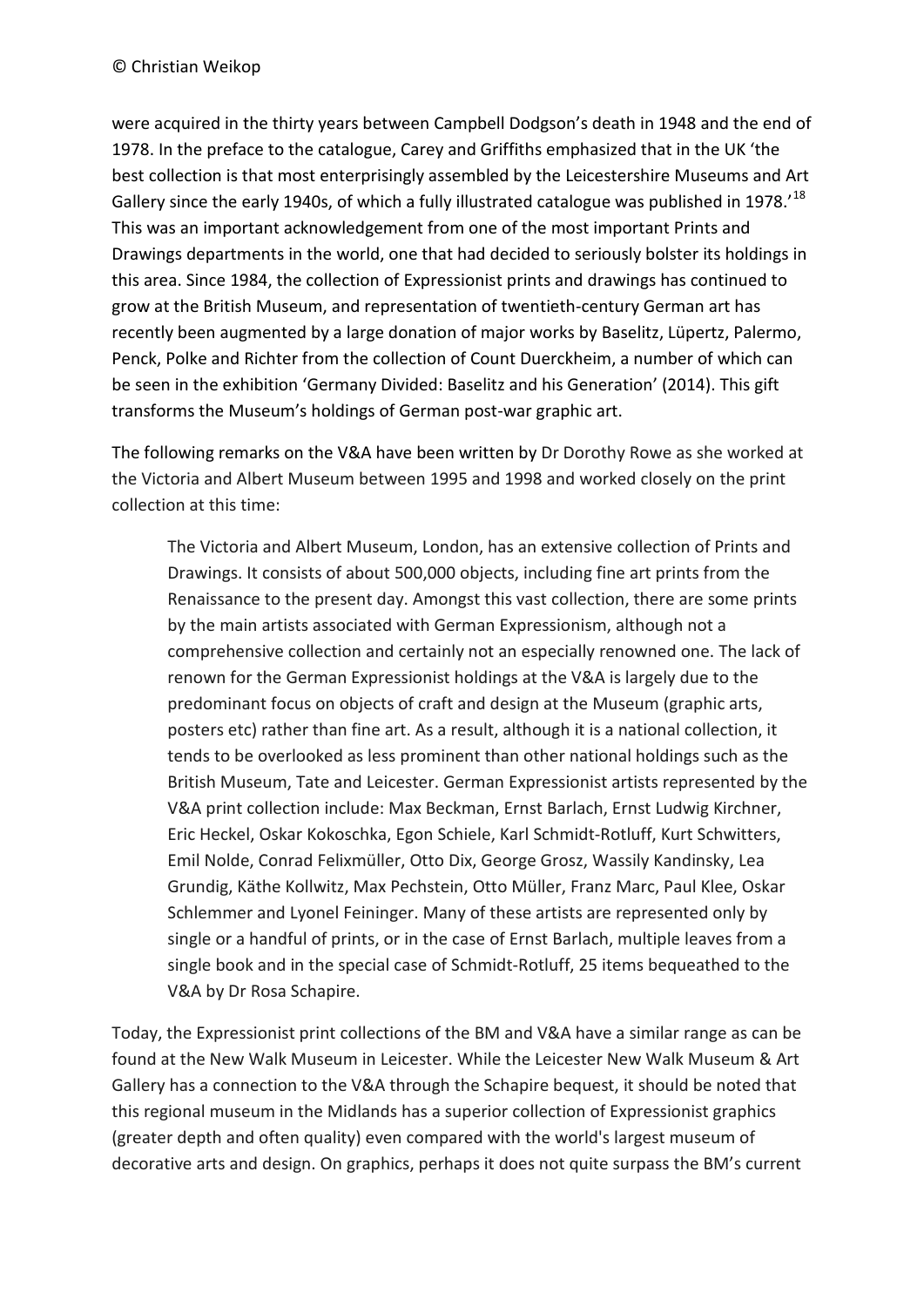collection, but then Leicester also has Expressionist paintings and sculpture, which the BM does not.

#### **National Galleries of Scotland / Scottish National Gallery of Modern Art**

In 1990, an exhibition was staged at the William Hardie Gallery in Glasgow titled 'Masters of German Expressionism'. It was covered by Clare Henry in *The Herald*:

William Hardie's superb show of Feininger, Heckel, Marc, Pechstein, Nolde, and Kandinsky in his new gallery in West Regent Street is certainly the best selection ever to come to Glasgow. The strength of Feininger's representation (18 works including the first of a famous series, Gelmeroda Church, 1913), with its characteristic combination of cubist and futurist features is unquestionable. This together with powerful Heckel woodcuts and Rohlfs watercolours, 40 works in all, makes a visit mandatory for all students and artists.<sup>[19](#page-14-0)</sup>

This exhibition devoted to German Expressionism from a private collection was primarily drawn from the collection of Tekla Hess's brother, Stefan Pauson (or rather his descendants who inherited the work). Pauson was the man who sold the Franz Marc *Red Woman* painting to Leicester in 1944 (see report 4). For the 'Masters of German Expressionism' exhibition, William Hardie made a translation of Hans Hess's introduction to the book *Dank in Farben – Aus einem Künstlergästebuch*, (Piper Verlag, Munich, 1957).<sup>[20](#page-14-1)</sup> And it should be noted that Feininger works in the collection of the National Galleries of Scotland also come from the Pauson family.

Richard Calvocoressi, a former Director of the Scottish National Gallery of Modern Art and currently Director at the Henry Moore Foundation, has commented that:

Twentieth-century German art has always met with a degree of resistance in Britain. This is particularly true of Expressionism; an art which questions naturalism, tends to be introspective, places emotional content above formal concerns, and seems to offend English taste. It comes as something of a shock to learn that no oil painting by Kirchner was bought by a public collection in England until as late as 1980. In Scotland, where there is perhaps more natural feeling for Expressionist art, he was acquired earlier, in  $1965.<sup>21</sup>$  $1965.<sup>21</sup>$  $1965.<sup>21</sup>$ 

When Calvocoressi refers to the Scots 'more natural feeling' for Expressionism in the above passage, he may have been thinking back to points of cultural exchange going back to nineteenth–century Romantic movements and forward to turn–of–the–century connections of the Glasgow School to the Vienna Secession and Wiener Werkstätte, and certain aesthetic affinities between Scottish colourists such as John Duncan Fergusson and Expressionist art, as well as perhaps the preferences of the Society of Scottish Artists for the work of pioneering artists such as Edvard Munch, whose work was first shown in the UK at the Galleries at the Mound in 1931, an exhibition organised by the SSA. In that year, a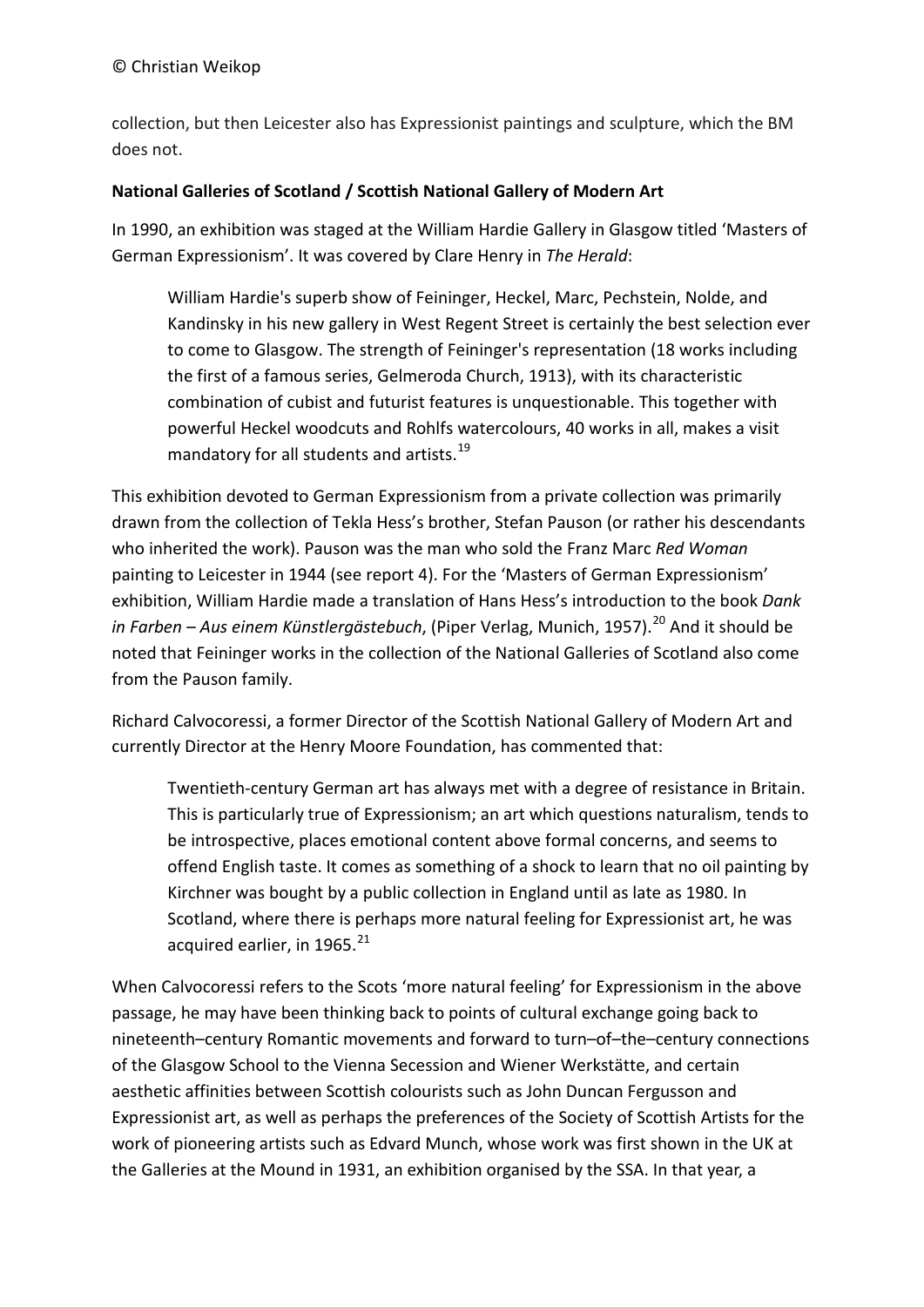reviewer for the *Scotsman* wrote: 'His work [Munch] expresses, with a greater force and directness than that of any other person of recent times, the old Viking spirit of his ancestors.<sup>[22](#page-14-4)</sup> Perhaps a sense of a shared 'Viking spirit' also underpins Calvocoressi's statement for a Scottish appreciation for the emotional content of Expressionism. Additionally, reverberations of Expressionism and Neue Sachlichkeit can be seen in the work of Scottish artists such as John Bellany, Ken Currie, and Alan Davie.

The Kirchner painting to which Calvocoressi refers as being the first to enter an English public collection in 1980 is *Bathers at Moritzburg*, which was acquired by Tate in the wake of the successful exhibition *Ernst Ludwig Kirchner 1880–1938* at the Nationalgalerie, Berlin (November 1979–January 1980). Some fifteen years earlier in 1965, when German Expressionism was far from fashionable, Douglas Hall, the progressive and pioneering Keeper of the Scottish Gallery of Modern Art (1960-1984) acquired an important Kirchner painting *Japanisches Theater* (1909; verso *Interior with Female Nude and Man* c.1924) for the national collection, bought from the Marlborough Gallery in London in 1965 for just under 20,000 pounds, and which like *Bathers at Moritzburg* represents a high moment in Brücke Expressionism. The SNGMA also owns one of Kirchner's post-Brücke lithographs, the very rare *White Dancer in a Cabaret* (1914), one of only two known impressions. This was an appropriate purchase given that the earlier acquisition was also of a stage scene, and the theatre, cabaret and circus are important themes of German Expressionism. Hall also acquired important paintings by Alexei Jawlensky (*Head of Woman*, 1911) and Emil Nolde (*Head*, 1913) in the 1960s, although it is worth remembering that this was still some twenty years after Leicester had started to acquire Expressionist artworks, a point which reveals the progressive nature of this regional museum.

While Hall was enthusiastic about modern German art, his boss, David Baxandall, the Director of the National Gallery of Scotland (1952-1970), was less so. Hall has written: 'My own taste for this tendency had to be kept in check during his directorship, after which I managed to acquire several important works of European expressionism.<sup>'[23](#page-14-14)</sup> Hall's successor, Calvocoressi, was equally enthusiastic about German Expressionism and built on the nucleus of works put together by Hall. The Kirchner painting, although it was the first to be 'bought', was not the first modern German artwork to 'enter' the NGS collection. That honour went to Oskar Kokoschka's *Zrání* (*High Summer*) 1938-40, which was given on behalf of the Czechoslovak Government in Exile in 1942. The Gallery's rule that the work of living artists could not be acquired was waived on this occasion. There are four other works by Kokoschka in the SNGMA collection. These include a copy of Kokoschka's *Dreaming Boys* (1908; purchased in 1990), the painting *Prague, Nostalgia* (1938, acquired in 2000), the first work the artist completed in London after fleeing Czechoslovakia in 1938, and a work that can be related to other allegorical paintings by Kokoschka that can be found in the collections of Tate and the Courtauld. The SNGMA also have on long loan (since 1975) Kokoschka's important *Self–Portrait as a Degenerate Artist* (1937), which first featured in the New Burlington Galleries exhibition of modern German art in 1938. This work is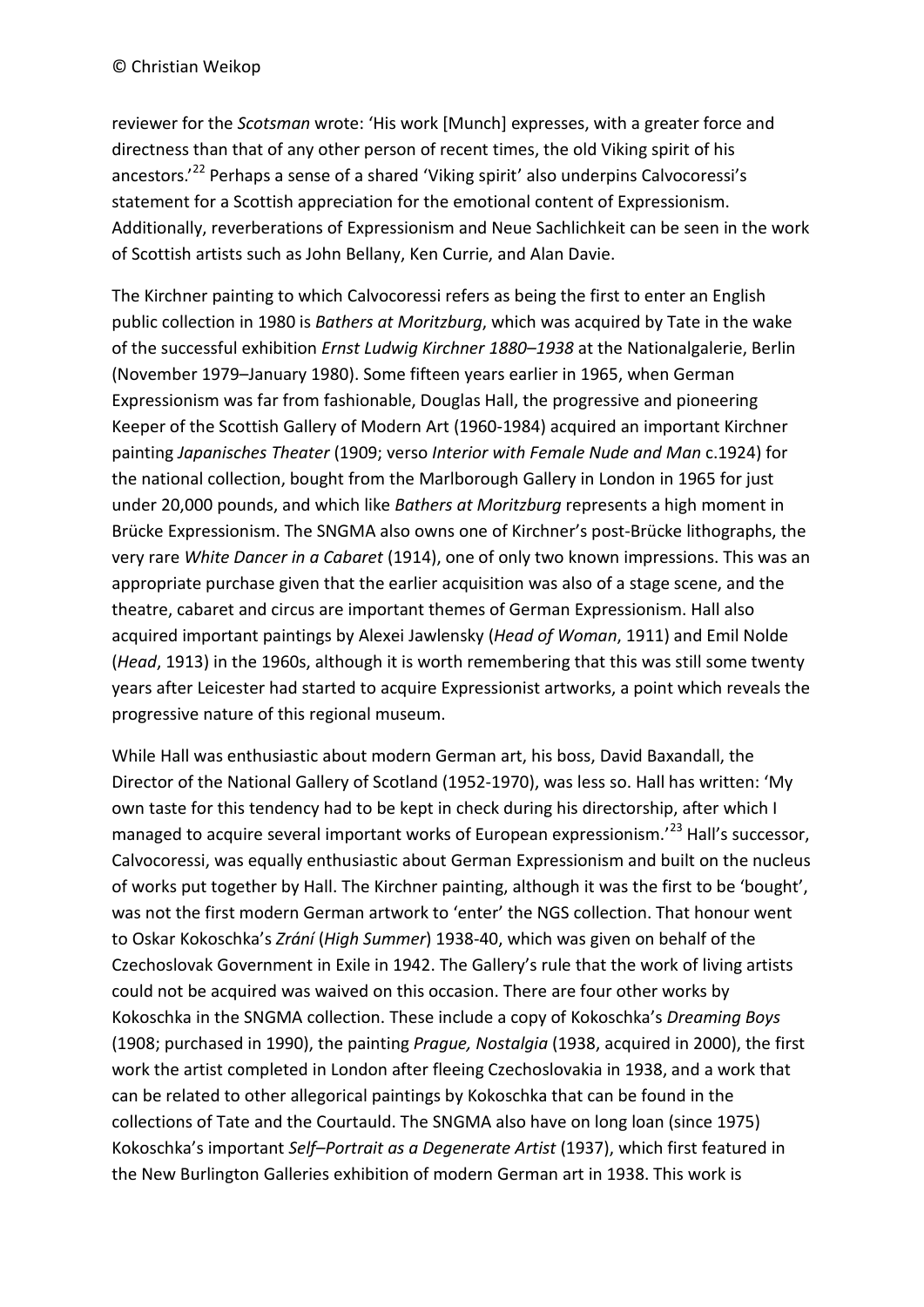thematically linked to the Ernst Barlach's wood sculpture, *The Terrible Year*, 1937 (given its allegorical title the following year in response to Hitler's Degenerate Art Exhibition). It is the only wood carving by Barlach in a public collection in Britain and was purchased with assistance from the National Art Collections Fund in 1987. The Expressionist tradition in wood carving was also established with the late 1980s acquisitions of Georg Baselitz's sculpture *Untitled* (1982-84) and the woodcut *Large Head* (1966), and Stephan Balkenhof's *Small Head Relief* (1995) acquired in 1998, although as Patrick Eliot has pointed out Balkenhof's 'figures represent the polar opposite of Expressionist angst'.<sup>[24](#page-14-15)</sup> In the 1990s, the SNGMA also acquired work by Wilhelm Lehmbruck.

Bauhaus period works by Wassily Kandinsky (*Small Worlds* portfolio of twelve prints; 1922) and Paul Klee (*Ghost of a Genius*; 1922) can be found in the SNGMA collection, along with collage and assemblage work by Schwitters and Höch, and an outstanding collection of Max Ernst's work, including eleven paintings and collages dating from 1914 to 1937 from the Gabrielle Keiller Collection (allocated to the SNGMA in 1998). Also works by Klimt, Munch, Arp, and Hodler are present in the collection. The SNGMA holds a number of other works on paper by modern German artists, including the powerful portfolio of eleven lithographs by Max Beckmann (*Hell*; 1919), purchased in 1981, which is an important cycle chronicling the uprisings in Berlin following the collapse of the *Kaiserreich*, and George Grosz's work from the same period (*Toads of Property*), a pen and ink drawing from 1920. Otto Dix is represented by a later work, the unusual painting *Nude Girl on a Fur* (1932), as well as an earlier drypoint etching of his painting *Cardplayers* (1920). In addition, the SNGMA possess rare Expressionist and Dada periodicals and books in the Keiller Library archive, and like the Leicester New Walk Museum, it possesses a copy of the *Blaue Reiter Almanach*.

The collection of twentieth-century German art has been greatly augmented by the collection of international contemporary art acquired for the nation by the National Galleries of Scotland and Tate through a major gift by Anthony d'Offay, a collection acquired (for a fraction of its real value) with support from the National Heritage Memorial Fund, the Art Fund and the Scottish & British Governments. This led to the development of ARTIST ROOMS 'On Tour', which includes regional art institutions such as the Leicester New Walk Museum and Art Gallery, and the ARTIST ROOMS research partnership with the University of Edinburgh at the hub. As part of the ARTIST ROOMS collection there is a considerable body of work by post-1945 German artists such as Joseph Beuys, Gerhard Richter, Georg Baselitz, and Anselm Kiefer, as well as the photographer August Sander.<sup>[25](#page-14-16)</sup> Anthony d'Offay was a graduate of the University of Edinburgh in 1962, but when he was growing up in Leicester as a boy he first acquired an appreciation of German Expressionist art at the Leicester Museum and Art Gallery, a cultural awakening that no doubt created an aesthetic pathway for his later preferences as a prominent art dealer for the so-called 'Neo-Expressionist' generation of Baselitz, Kiefer, et al. These two factors will come together at the New Walk Museum in the autumn of 2014 when the ARTIST ROOMS Georg Baselitz exhibition is staged at Leicester, and will be seen in the same location as the new displays of German Expressionist art, giving visitors the opportunity to consider aesthetic and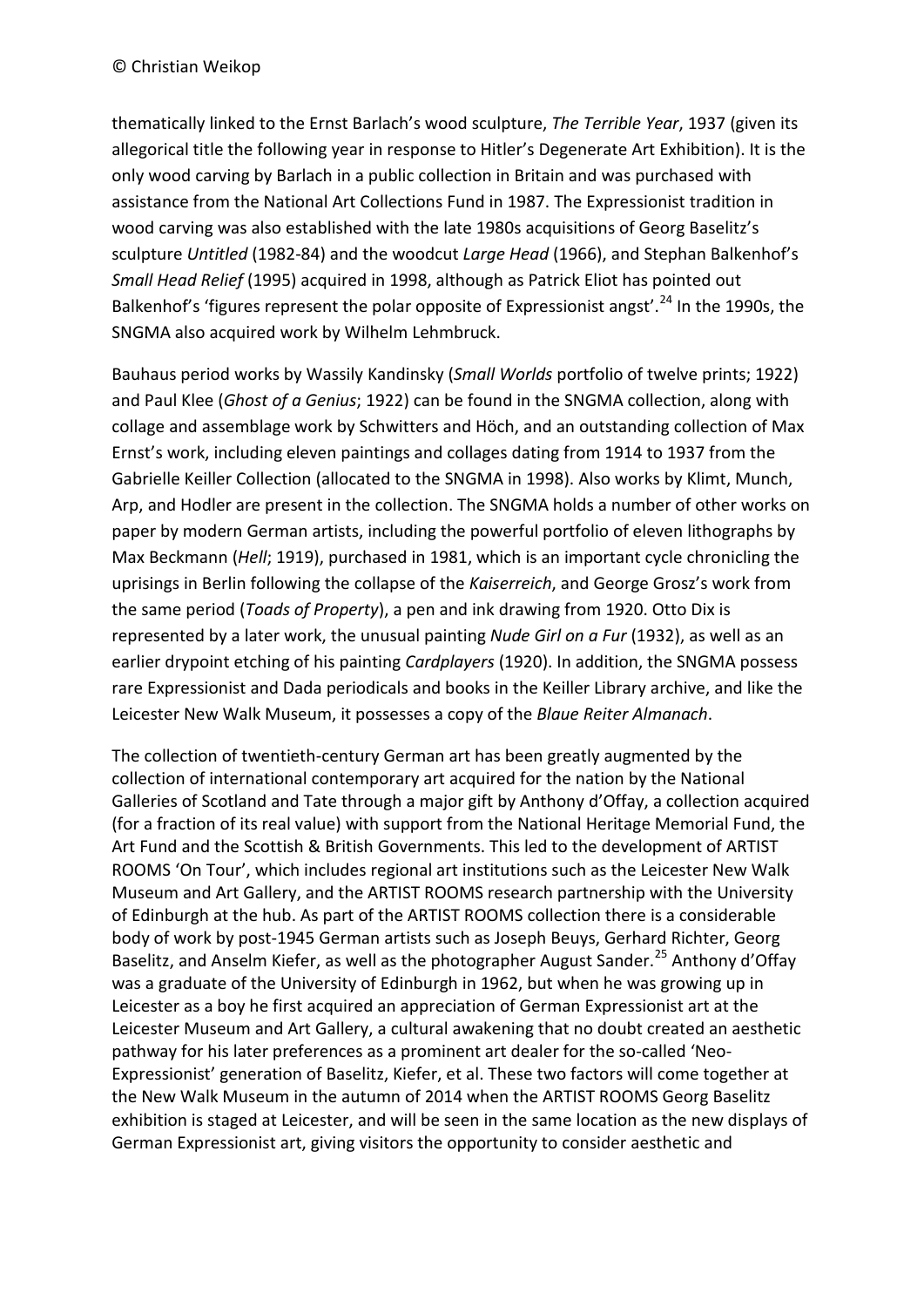ideological points of continuity and rupture between first-generation Expressionism and a major inheritor of that tradition. [26](#page-14-17)

For all the many strengths of the collection, the body of the SNGMA's modern German art works on paper is still not as impressive as Leicester's. Leicester has a richer collection. For instance, it has a much greater number of artworks by Lyonel Feininger, due to the fact that the Feininger family were very close to Thekla Hess, who deposited her collection with Leicester in the 1940s, and of course Hans Hess was also the first to write a major monograph on the artist. This collection has been greatly enhanced by the 2009 Gift of Michael Brooks. Leicester is also much stronger that NGS in terms of its collection of prints by Brücke artists (Schmidt-Rottluff, Heckel, Kirchner, Pechstein), and works on paper by George Grosz, many of which were acquired from sources such as Fischer Fine Art in the 1970s and 1980s. With respect to works on paper, in the case of many artists from Ernst Barlach to Martin Bloch, Lovis Corinth, Oskar Kokoschka, Käthe Kollwitz, Franz Marc, Ludwig Meidner, Christian Rohlfs, Emil Nolde, and others, Leicester has a more substantial collection (and often higher quality examples) than can be found at Tate, SNGMA, or even the Courtauld. In some respects, whilst perhaps lacking the thematic coherences that can be found in the SNGMA collection, Leicester has a more intriguing and diverse range of oil paintings than what is presently available in these other institutions, especially with artworks by such underrated figures as Ernst Neuschul<sup>[27](#page-14-18)</sup> and Lotte Laserstein, as well as Ludwig Meidner's impressive *Apocalyptic Vision* (1912), which featured in the major survey of German art at the Royal Academy in 1985. However, as Patrick Legant's report makes clear, the New Walk Museum could do with augmenting its fine collection of works on paper with more oil paintings and perhaps a few more sculptures. While there are many prints by Brücke artists in the Leicester collection, apart from work by Pechstein, there is a deficiency in paintings by other key Brücke members. Ideally, the New Walk might acquire (this author acknowledges the often prohibitively high costs of any potential purchase) or be loaned or gifted a painting by Kirchner to supplement its small but fine collection of prints by this artist, which includes the outstanding and rare woodcut impression, *Sailing Boat off Fehmarn* ( 1914). A painting would be particularly desirable, especially given the importance of Kirchner's work to the Hess family, and the fact that a whole room was devoted to the artist in the Hess Erfurt villa. Equally, a painting by Schmidt–Rottluff or Heckel, or by another Expressionist artist important to Leicester's historical narrative, such as Kokoschka, would be appropriate additions.

## **The Courtauld Institute**

In 1910, Roger Fry famously coined the term 'Post-Impressionism' for an exhibition of modern French painters at the Grafton Galleries in London, although intriguingly he had also briefly entertained the idea of 'Expressionism' as the title for this exhibition. Fry helped to found and edit the *Burlington Magazine* from 1903 onwards, and would educate the British public into accepting these 'Post-Impressionists' as serious artists. Kenneth Clark wrote of Fry: '... his influence on taste and on the theory of art had spread to quarters where his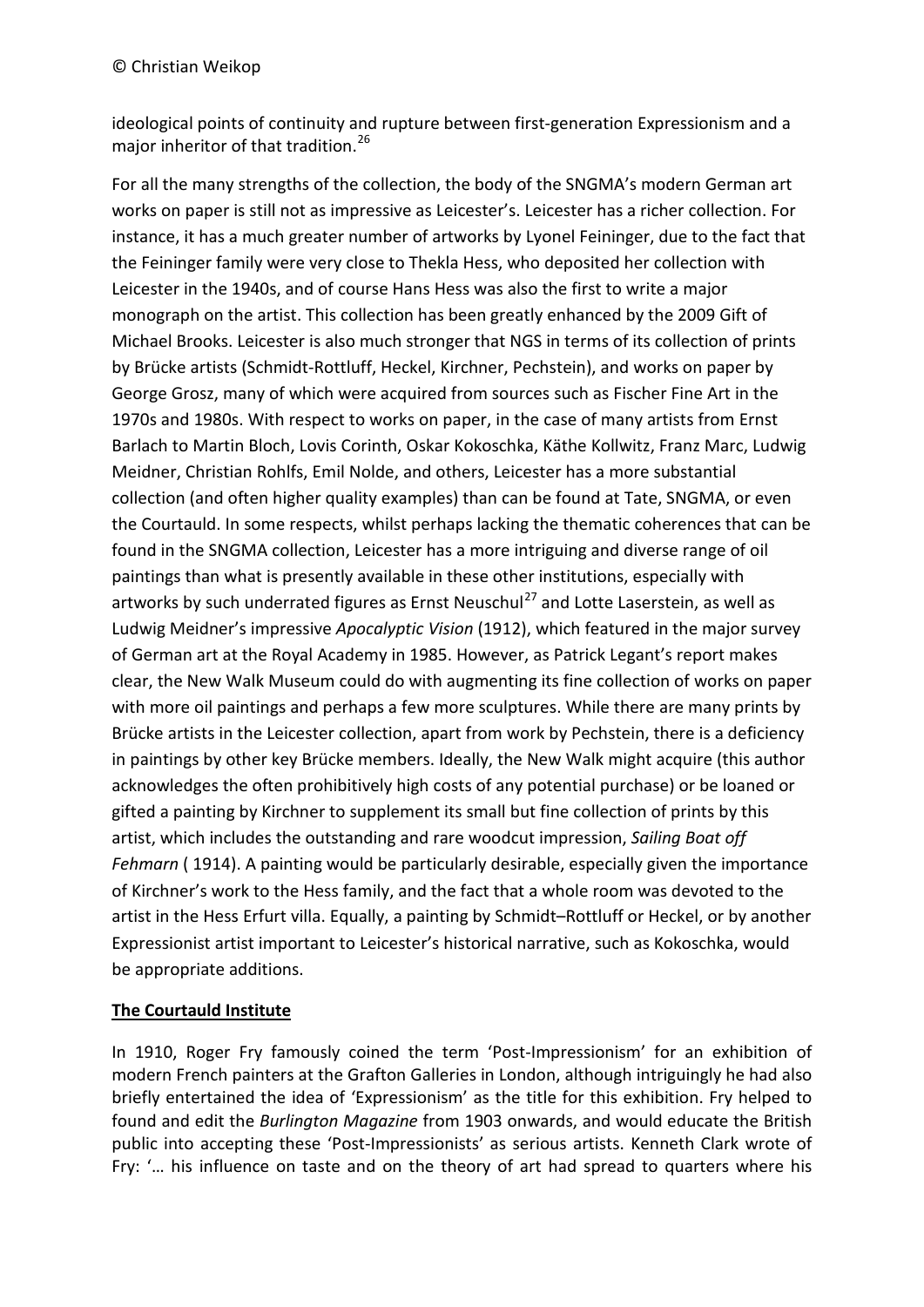name was barely known .... In so far as taste can be changed by one man, it was changed by Roger Fry.<sup>[28](#page-14-19)</sup> Together with Clive Bell, who developed his formalist aesthetics using the 'model' of modern French art, Fry had a considerable impact on art patronage in the UK throughout the inter-war period, and not least on a certain Samuel Courtauld. According to the foreword written for the catalogue to the twentieth-century displays at the Courtauld Gallery, Courtauld wanted to show how in his own collection, as well as the national collections he supported that the 'great tradition of European painting since the Italian Renaissance had been renewed by the "Impressionist Revolution" of the 1870s'.<sup>[29](#page-14-20)</sup> The most interesting criticism of Bloomsbury Francophilia and the hegemonic influence that Italian and French art seemed to have upon a British cultural sensibility emerged in the writings of Herbert Read, the most influential British critic commenting on modern art in the 1930s. In his articles for the BBC *Listener* magazine Read sought, as Andrew Causey has put it, 'to redress the overbalance in British taste for Paris'.<sup>[30](#page-14-21)</sup> Read would chastise the British art world, especially Fry, Bell, and the Bloomsbury circle, for marginalising German art and failing to acknowledge the significance of German Expressionism, arguing that 'in England we have for many years been content to take all our ideas about contemporary art from Paris ... it is a disgrace that none of their [Brücke] works is to be seen in London.<sup>[31](#page-14-22)</sup> In 1930, Read was almost a lone critical voice in Britain in his support of modern German art, and he was the first to condemn National Socialist art policy in his book *Art Now* published in 1933, the year he became editor of the *Burlington Magazine*. [32](#page-14-23) In many of his publications of the 1930s, he was clearly attempting to move the Paris–schooled British to consider an alternative German tradition that culminated in his own time in Expressionism. This is why the progressive vision of A.C. Sewter, who would take over from Read at the *Burlington Magazine*, and other Leicester curators Trevor Thomas, Hans Hess, and Peter Tomory, in the period from the mid-1930s until the mid-1950s was so critically important; they gave a public museum profile to a neglected and under–rated area in the development of modern art.

It was not until 1978 that the Courtauld's collection was transformed by the generosity of Count Antoine Seilern (1901-1978), who left his collection of about 350 drawings to the Institute in 1978, including an extensive collection of works on paper by his fellow Austrian, Kokoschka. The Seilern bequest included a special edition of Kokoschka's *Dreaming Youths* (1908/republished 1917), and several notable paintings, especially the *Prometheus Triptych* (1950), described by Brian Sewell as the most important 20th century German painting in Britain, although elsewhere he said something similar about Leicester's *Red Woman* painting by Marc (see report 4). In 2002, the gallery's collection of modern German art was further enhanced by the Fridart Foundation and other collectors, who loaned in perpetuity many Fauvist and Expressionist artworks, including a number of important pieces by André Derain, Henri Matisse, Raoul Dufy, Alexei Jawlensky, Wassily Kandinsky, August Macke and the Brücke members Max Pechstein and Kees van Dongen, as well as other prominent figures of European modernism. The Fridart Foundation is made up of private collectors who prefer to remain anonymous. Today the Courtauld collection is comparable with the New Walk's, although Leicester is much stronger on graphic work. Leicester also owns a copy of Kokoschka's *Dreaming Youths* that was acquired with the aid of a V&A purchasing grant.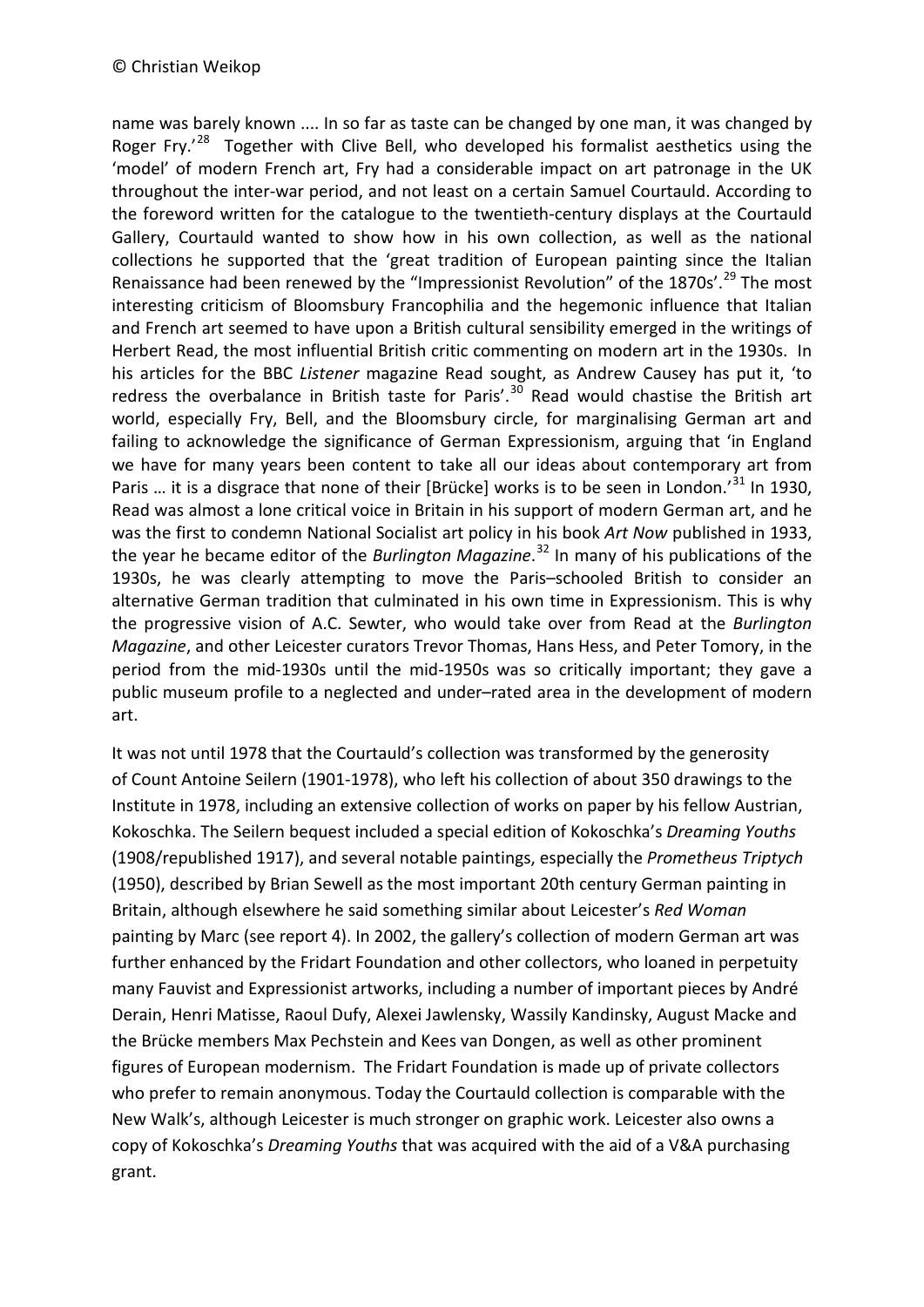At the Courtauld Institute, the art historian Dr Shulamith Behr has been key in raising the profile of modern German art in the collection, and especially the importance of the Blaue Reiter artist Gabriele Münter, through Courtauld displays and exhibitions such as 'Gabriele Münter: The Search for Expression 1906-17' (2005). With her postgraduate students, Dr Behr frequently utilizes and promotes the Leicester New Walk Museum, acknowledging the institution for its 'outstanding collection of late nineteenth and early twentieth–century German art'[33,](#page-14-13) and she has written on the acquisition of Münter's *Portrait of Anna Aagaard* (1917) by the Leicester museum in late May 1991. Of this addition, Dr Behr has commented that it 'enhances the existing range of valuable Expressionist oil paintings, such as Ludwig Meidner's *Apocalyptic Vision* (1912) and Franz Marc's *Red Woman* (1911), and focuses attention on the Museum Service's new Acquisition Policy which aims to secure work by leading women artists … Impressive holdings of Käthe Kollwitz's graphics and sculptures by Renée Sintensis also anticipated this enlightened emphasis on the historical role of women's production.'[34](#page-14-24) Dr Behr has also supported Amanda Wadsley, former keeper of Art for Leicestershire Museums Service, in staging 'the first major retrospective exhibition of the work of Conrad Felixmüller ('Between Politics and the Studio', 1994),<sup>[35](#page-14-25)</sup> contributing towards the exhibition and catalogue, and organising a complementary exhibition of works on paper at the Courtauld Institute. As thanks for staging this exhibition, Titus Felixmüller, made a gift of a stunning woodcut made by his father, the *Portrait of Christian Rohlfs* (1927), a portrait of another important Expressionist artist who is well represented in the Leicester collection.

### **The Midlands' Network: The Barber Institute of Fine Arts**

In addition to major national institutions, it is important to consider the New Walk Museum's collection of German Expressionism in relation to the interests of other art and academic institutions in a Midlands' regional network. The first port of call in terms of close neighbours would be the Barber Institute of Fine Arts in Birmingham. A number of key figures with respect to the Leicester history have also been involved with the Barber Institute and the University of Birmingham Art History department. A.C. Sewter, a progressive figure at the Leicester Museum and Art Gallery in the 1930s (see Lot 4) and who displayed the work of Klee, Ernst, Kandinsky, Arp, and Moholy Nagy in the Contemporary Art exhibition at the Leicester Museum and Art Gallery in 1936, took up a post as Assistant Director of the Barber Institute in 1940. The Barber has a good selection of modern German art works on paper (although far less in number than Leicester) and one might assume that Sewter was responsible. In fact, a later Director, Richard Verdi (Director from 1990-2007) acquired all of the German works on paper during the 1990s, apart from Georg Grosz's *Querschnitt-Platin & Co* (1919/20) which was acquired in 2010 under Ann Sumner. Through these acquisitions, Verdi was attempting to surmount the original restrictions placed upon twentieth–century purchases in the collection, restrictions due in part to Lady Barber's misgivings about modern art. He was also attempting to make up for the fact that modern German art and other central European schools was so poorly represented in other UK collections, with the Leicester New Walk Museum being a key exception. This body of work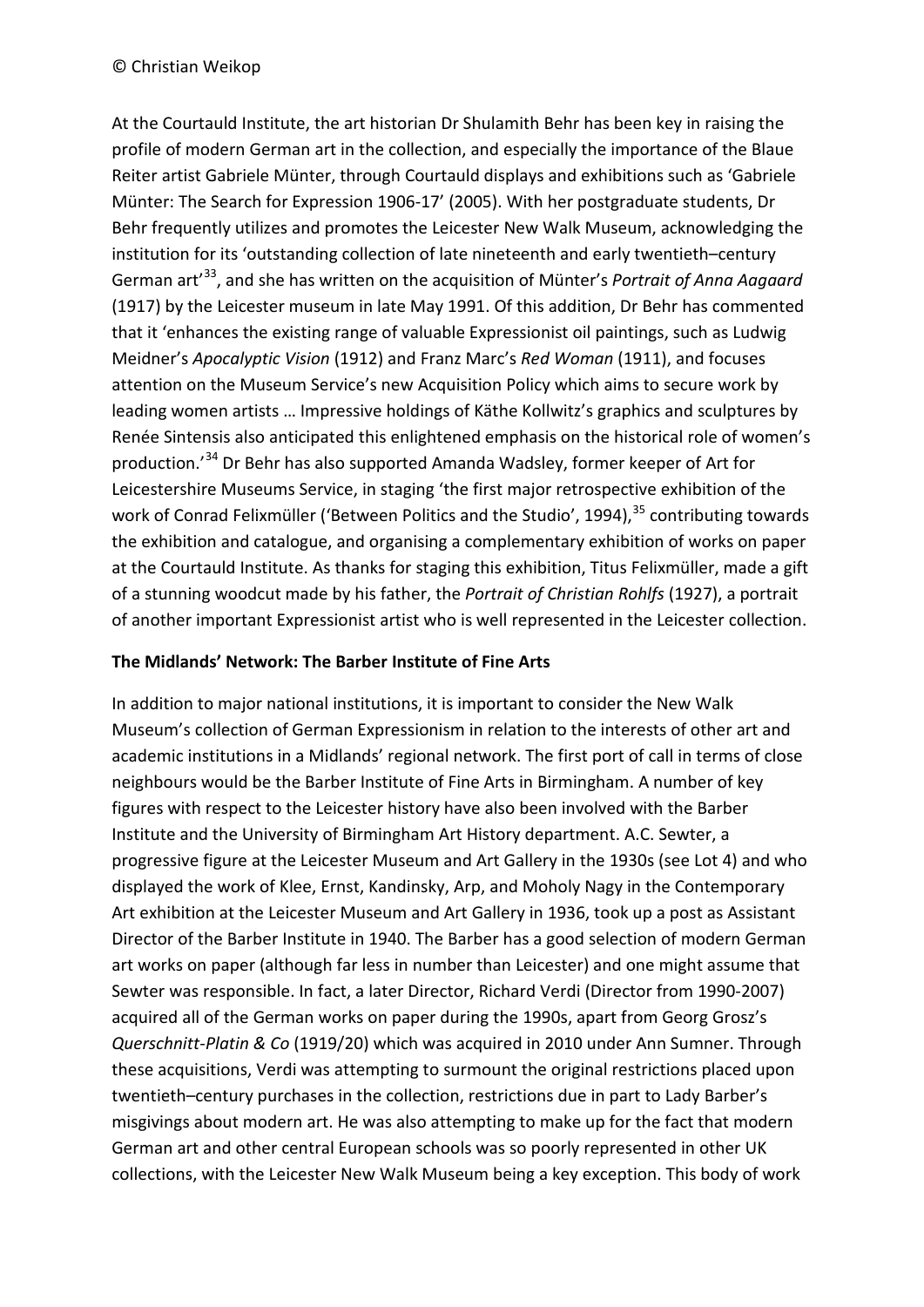#### © Christian Weikop

was shown at an exhibition, 'Apocalypse Then: Graphic Art and the Great War', which took place at the Barber Institute in 2001. Another exhibition of these prints, 'Print Power' was staged in 2010 when Dr Weikop, an alumnus of the University of Birmingham, was invited to give a lecture to mark the occasion.<sup>[36](#page-14-26)</sup>

As a means of comparing the range of the collection to Leicester's, it is worthwhile listing the acquisitions in chronological order since 1991, all made under the former director, Richard Verdi, with the exception of a work by Grosz, acquired by his successor, Ann Sumner:

1. Käthe Kollwitz, *Help Russia*, lithograph, 1921, signed in pencil and purchased from the W. Weston Gallery in London, June 1991. Inv. No. 91.1 ; 2. Max Klinger, *The Philosopher*, etching and aquatint, purchased from Garton and Co. New Bond Street, February, 1992. Inv. No 92.1.; 3. Otto Dix, *Chalk Pit in the Sun*, drawing, purchased from Garton European Prints, Wiltshire, October 1992. Inv. No. 92.5; 4. Lovis Corinth, *Christ at the Cross*, woodcut signed and dated in pencil, 1919, purchased from Garton and Co. Wiltshire, September 1994. Inv. No. 94. ; 5. Emil Nolde, *Prophet*, woodcut in black ink, 1912 signed by the artist, purchased from Garton and co. Wiltshire, April 1996. Inv. No. 96.5 ; 6. Karl Schmidt-Rottluff, Mourners *on the shore*, woodcut in black ink, 1914, signed in pencil, purchased from Garton and co. Wiltshire, February 1997. Inv No. 97.3 ; 7. Max Beckmann, *Self-portrait with stylus*, drypoint, 1917, purchased from Garton and Co. Wiltshire, 1998. Inv No. 98.5; 8. Max Beckmann*, Resurrection*, etching, 1918, purchased from Villa Griesebach, Munich, November 2000. Inv. No. 2000.6.; 9. Franz Marc*, Lionhunt, After Delacroix*, woodcut, 1913, purchased from Villa Griesebach Munich, November 2000 (same time as Beckmann no.8). Inv. No. 2000.7 ; 10. Kaethe Kollwitz, *Woman with a dead child,* etching, 1903, purchased from Garton and Co. Wiltshire, December 2000. Inv. No. 2000.8 ; 11. Max Klinger, *Castle by the Sea* (Die Burg am Meer), etching with acquaint, after Arnold Boecklin, 2001. Inv No. 2001.10. ; 12. Kaethe Kollwitz, *Selbstbildnis im Profil*, lithograph, 1927, 2001. Inv. No. 2001.11; 13. Kurt Schwitters*, Merz V* (Plate 5 of the 'Merz Mappe'), lithograph, 1923, purchased at a Print Fair, London. 2002. Inv. No. 2002.3 (The Merzmappe consisted of 6 lithographs 'auf den Stein gemerzt'. 'Merzed' onto the stone, which were published as the third issues of Schwitters's series Merz in a numbered edition of fifty. This is the only portfolio he ever produced of his own prints; 14. George Grosz, *Querschnitt-Platin & Co*., lithograph, purchased from Garton and Co. Wiltshire, July 2010. Inv. No. 2010.2.<sup>[37](#page-14-27)</sup>

While the Barber undoubtedly has a reasonable representative selection of German prints from the first half of the twentieth century, it lacks the range and depth of the Leicester collection. The reception of the Leicester New Walk Museum collection of German Expressionist art in academic circles in institutions in the Midlands will be considered in a short appendix to report 4.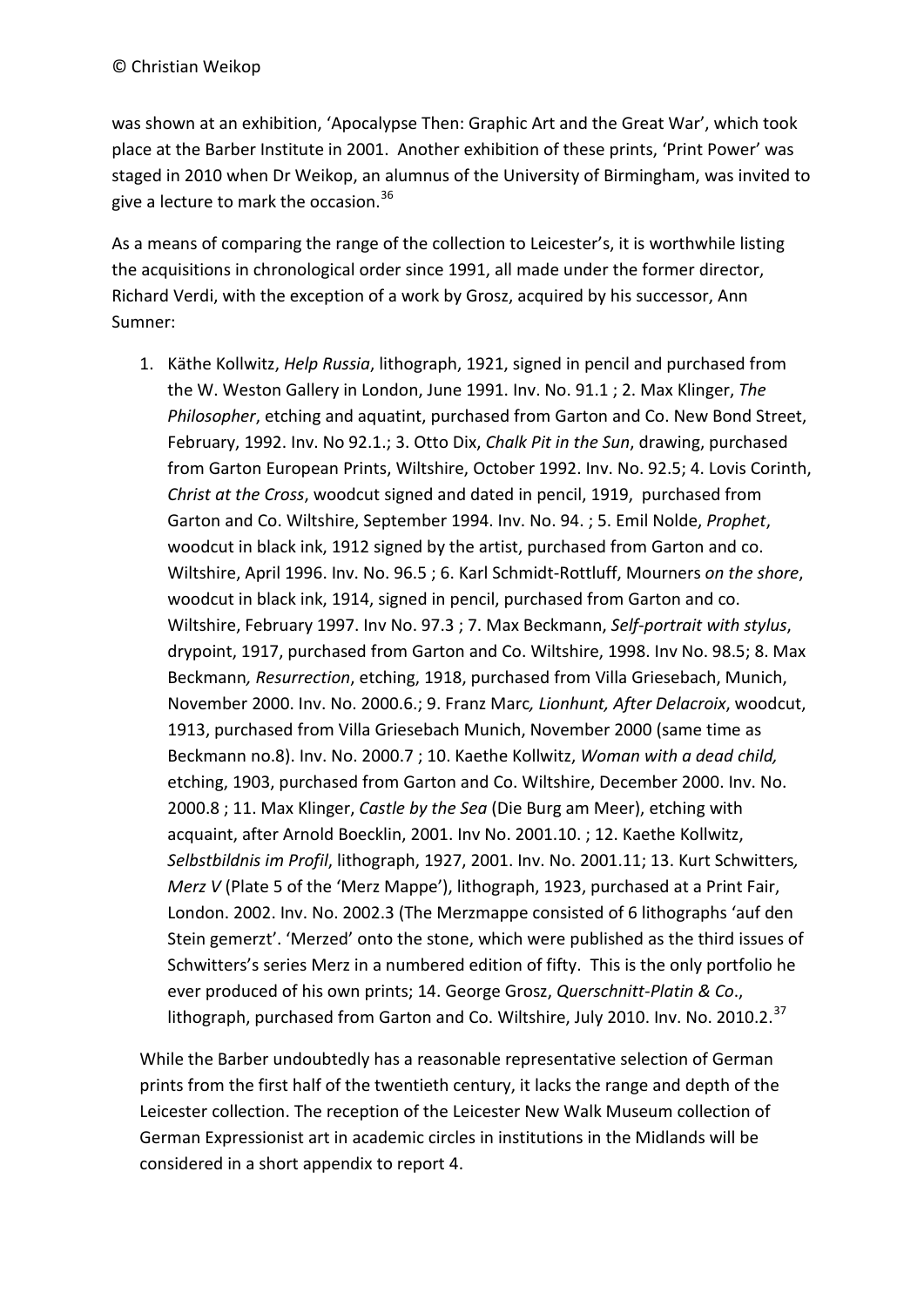<span id="page-12-0"></span> $1$  My research for reports 3 and 4 has been underpinned by my earlier scholarship on the British reception of German Expressionism in various academic and public lectures, and in this extended essay for my edited volume, *New Perspectives on Brücke Expressionism: Bridging History*, Farnham, 2011, pp. 237–76. -

<sup>2</sup> Matthew Potter, *The Inspirational Genius of Germany: British Art and Germanism 1850- 1939*, Manchester, 2012, p. 272.

<sup>3</sup> See Maike Bruhns, 'Rosa Schapire und der Frauenbund zur Förderung deutscher bildenden Kunst' in *Avantgarde und Publikum*, 282, note 48.

<sup>44</sup> I discuss this work in Christian Weikop, 'Karl Schmidt-Rottluffs Arborealer Expressionismus', in Sabine Schulze (ed.), *Rosa Schapire und die Expressionisten*, Hamburg, 2009.

<sup>5</sup> *A Hundred Years of German Painting 1850-1950*, Tate exhibition catalogue, London, 1956.

<sup>6</sup> Hans Hess, 'Hundred Years of German Painting 1850-1950', review in the *Burlington Magazine*, Vol. 98, No. 639 (Jun. 1956), p. 203.

 $<sup>7</sup>$  Ibid.</sup>

 $<sup>8</sup>$  Ibid, p. 3.</sup>

<sup>9</sup> *Painters of the Brücke*, Tate exhibition catalogue, London, 1964.

<sup>10</sup> Eric Newton, 'Teutons at the Tate', *The Guardian*, 30 October 1964, p. 11.

<sup>11</sup> *Art in Revolt Germany 1905-192*', an exhibition in aid of world refugee year, was shown at the Marlborough Fine Art gallery. The accompanying catalogue was edited by Kirchner's biographer Will Grohmann. He also wrote the preface. Norbert Lynton would describe this exhibition as a 'major piece of pioneering' in his own catalogue introduction for *Apocalypse and Utopia: A View of Art in Germany 1910-1939* an exhibition held at Fischer Fine Art in 1977, op.cit., p. 3.

 $12$  Ibid.

<sup>13</sup> Nigel Gosling, 'Looking back at the German Essence', *Observer*, 1 November 1964, p. 25.

<sup>14</sup> *Emil Nolde: February – March 1964*, (introduction by Werner Haftmann), exhibition catalogue, Malborough Fine Art, London, 1964; *Drawings, watercolours, collages – Expressionism, Bauhaus, Dada*, dealer's catalogue, Malborough Fine Art, London, 1966; *Nolde*, (with introductory essay by Paul Klee), dealer's catalogue, Malborough Fine Art, London, 1966; *Kirchner, 1880-1938: Oils, Watercolours, Drawings and Graphics*, exhibition catalogue, Malborough Fine Art, London, 1969; *German Expressionism: Watercolours, Prints and Drawings by the Painters of the Brücke*, Arts Council, London, 1969.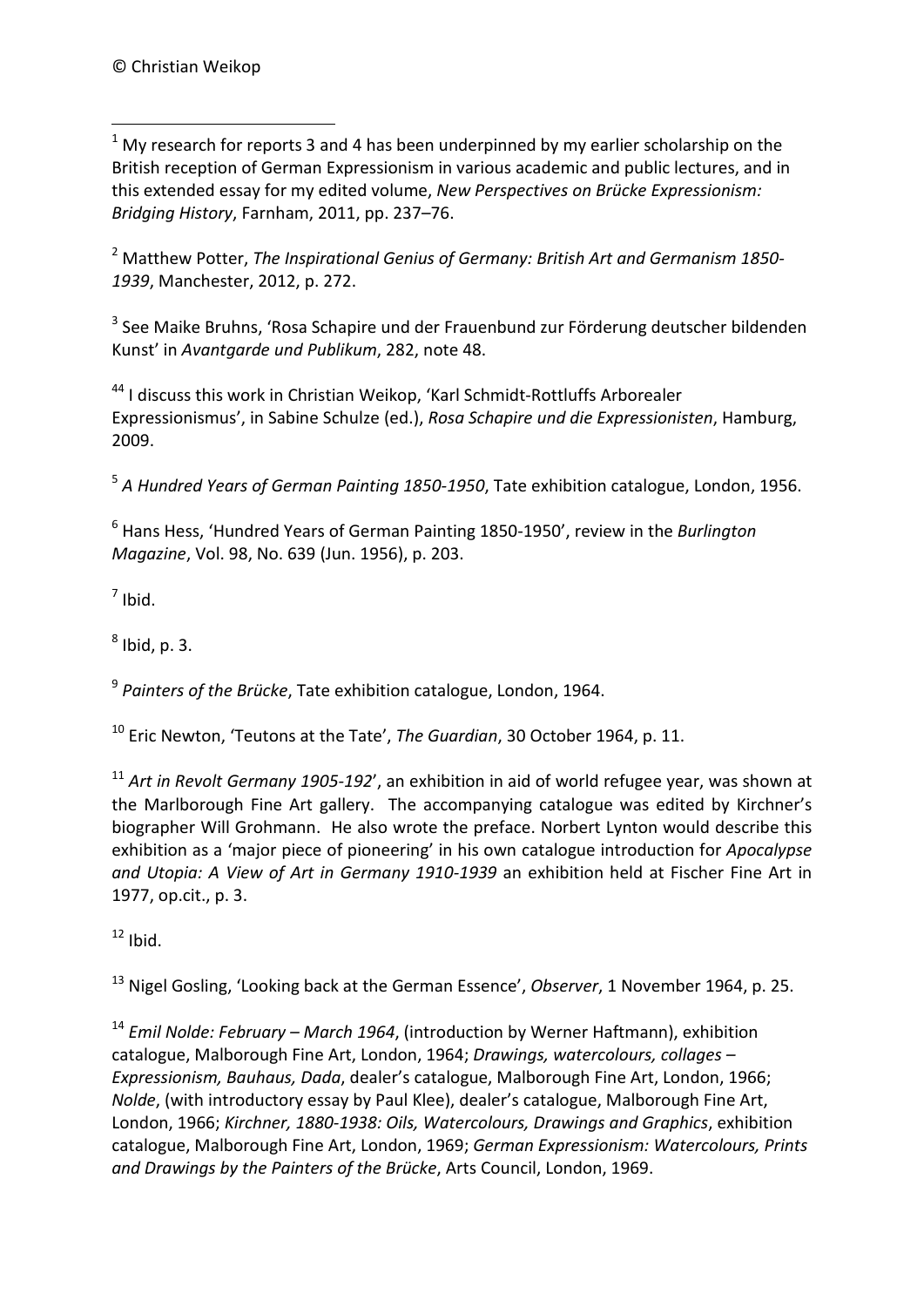-

<sup>15</sup> Dennis Farr, 'J.B. Manson and the Stoop Bequest', *Burlington Magazine*, 125: 968 (1983), 690. Interestingly, A.E. Popham was the father of Anne Olivier Popham Bell, the wife of Quentin Bell, close colleague of Hans Hess, and probably the last surviving member of the Bloomsbury group. I discussed the refusal of Schapire's gift with Mrs Bell in an interview on the 24 September 2007. Anne Olivier Bell also talked of her work for the MFAA, which was established in 1943 to assist in the protection and restitution of cultural property in war areas during and following World War II.

<span id="page-13-1"></span><span id="page-13-0"></span><sup>16</sup> Frances Carey and Anthony Griffiths, *The Print in Germany 1880-1993: The Age of Expressionism*, exhibition catalogue (1984), second edition, 1993, p. 7.

<span id="page-13-2"></span> $17$  Annely Juda, 'Opening the doors to the unconscious: The Print in Germany 1880-1933', The Times, 2 October 1984.

<span id="page-13-3"></span><sup>18</sup> Carey and Griffiths, *The Print in Germany*, p.7.

 $19$  Clare Henry, 'German style set to inspire', 22 June 1990. Access: http://www.heraldscotland.com/sport/spl/aberdeen/german-style-set-to-inspire-1.571346

 $20$  A copy of this translation is available in the Leicester New Walk German Expressionism archive.

<sup>21</sup> Richard Calvocoressi, Max Beckmann's 'Carnival', *National Art Collections Fund*, 1983, p. 89.

<sup>22</sup> ART INTERESTS: THE S.S.A, *The Scotsman*, 24 November, 1931; Access: ProQuest Historical Newspapers: *The Scotsman* (1817-1950). pg. 12.

<sup>23</sup> Douglas Hall, 'Damnably difficult questions about modern art'. Access: http://www.scottishreview.net/DouglasHall267.shtml

<sup>24</sup> Patrick Elliott, *Companion Guide to the Scottish National Gallery of Modern Art*, Edinburgh, p. 216.

<sup>25</sup> See: http://www.tate.org.uk/search/weikop%20sander Articles relating to August Sander have been brought together in issue 19 of *Tate Papers* by Christian Weikop, who coorganised the symposium 'August Sander and Weimar Germany', held at the National Galleries of Scotland on 13 May 2011 during the ARTIST ROOMS exhibition August Sander at the Scottish National Gallery of Modern Art.

<sup>26</sup> See Christian Weikop interview with Georg Baselitz. Access at <https://www.royalacademy.org.uk/article/112>